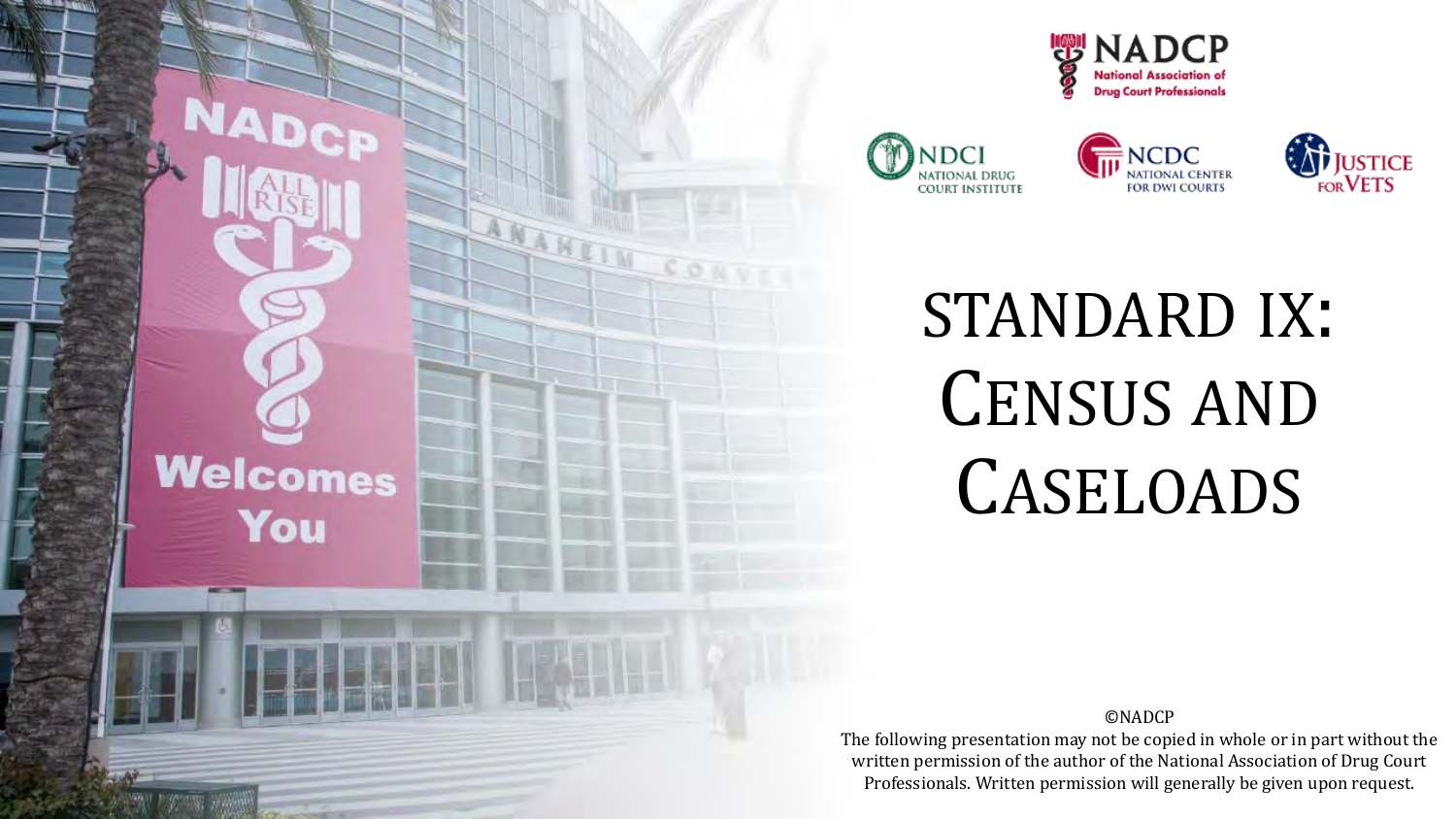#### **CENSUS AND CASELOAD**

Welcomes

You

The Drug Court serves as many eligible individuals as practicable while maintaining continuous fidelity to best practice standards.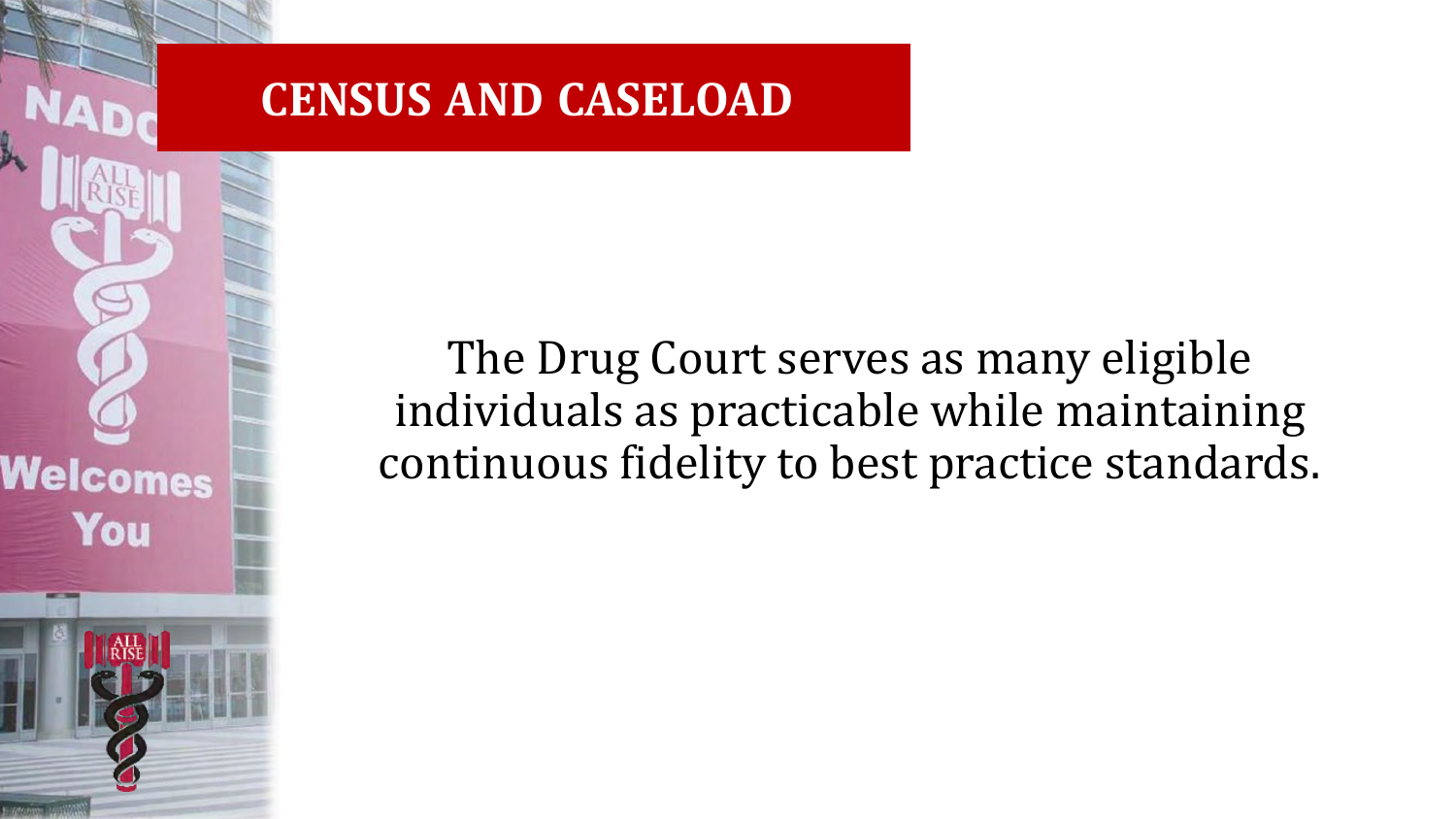#### **DRUG COURT CENSUS**

- What is the population of your target area
- What is the local need
- How many treatment spots do you have
- What resources are available.
- Too few- no impact on Public Health or Public Safety
- Too many- not successful and may cause harm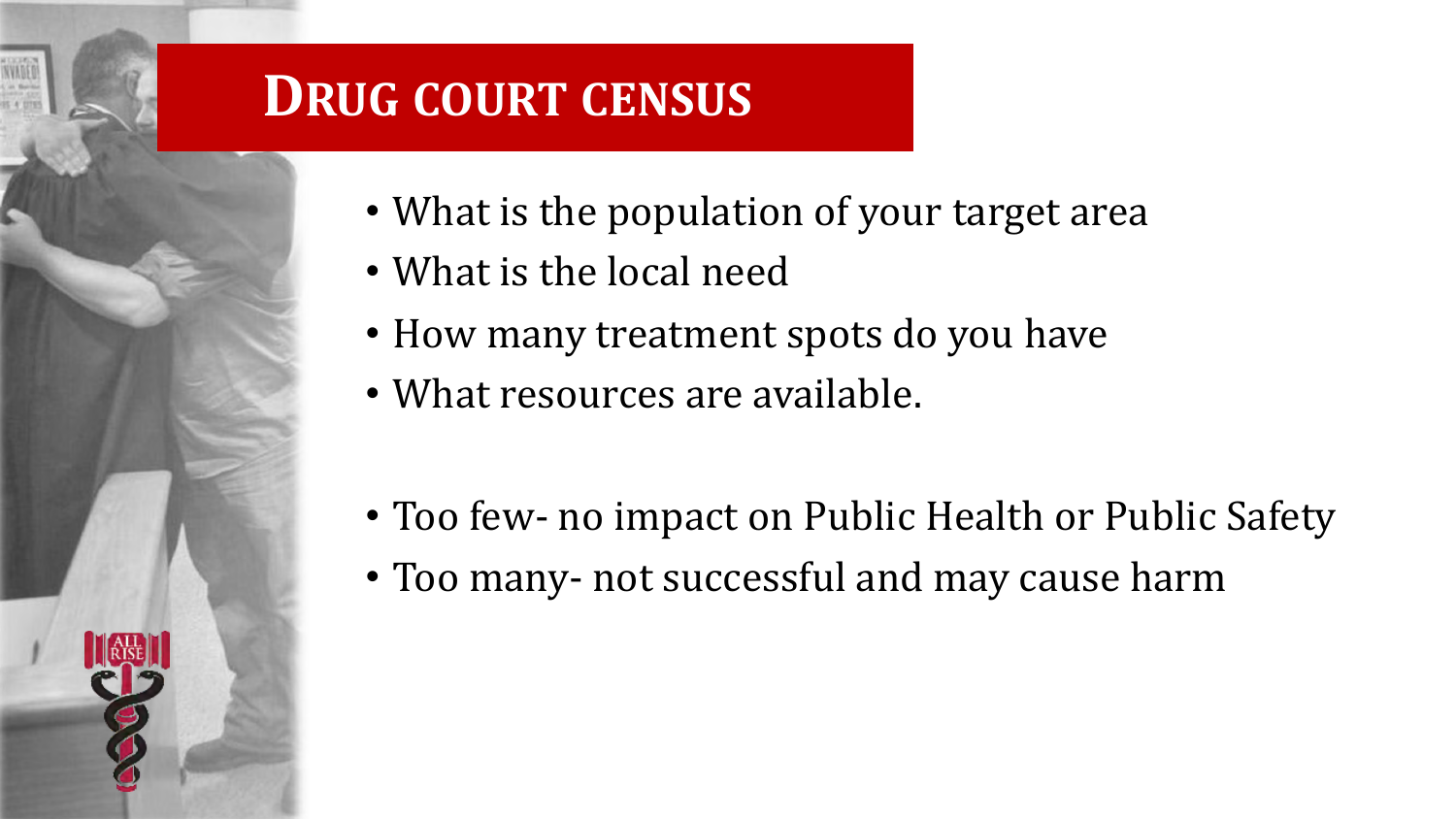#### **MAGIC NUMBER**

- There is no magic number but anything over 125 comes with a caution.
- In a multi-site study programs over 125 showed a steep decline in effectiveness.
- Drug Courts under 125 were more than 5 times effective in reducing recidivism over courts that had a census over 125

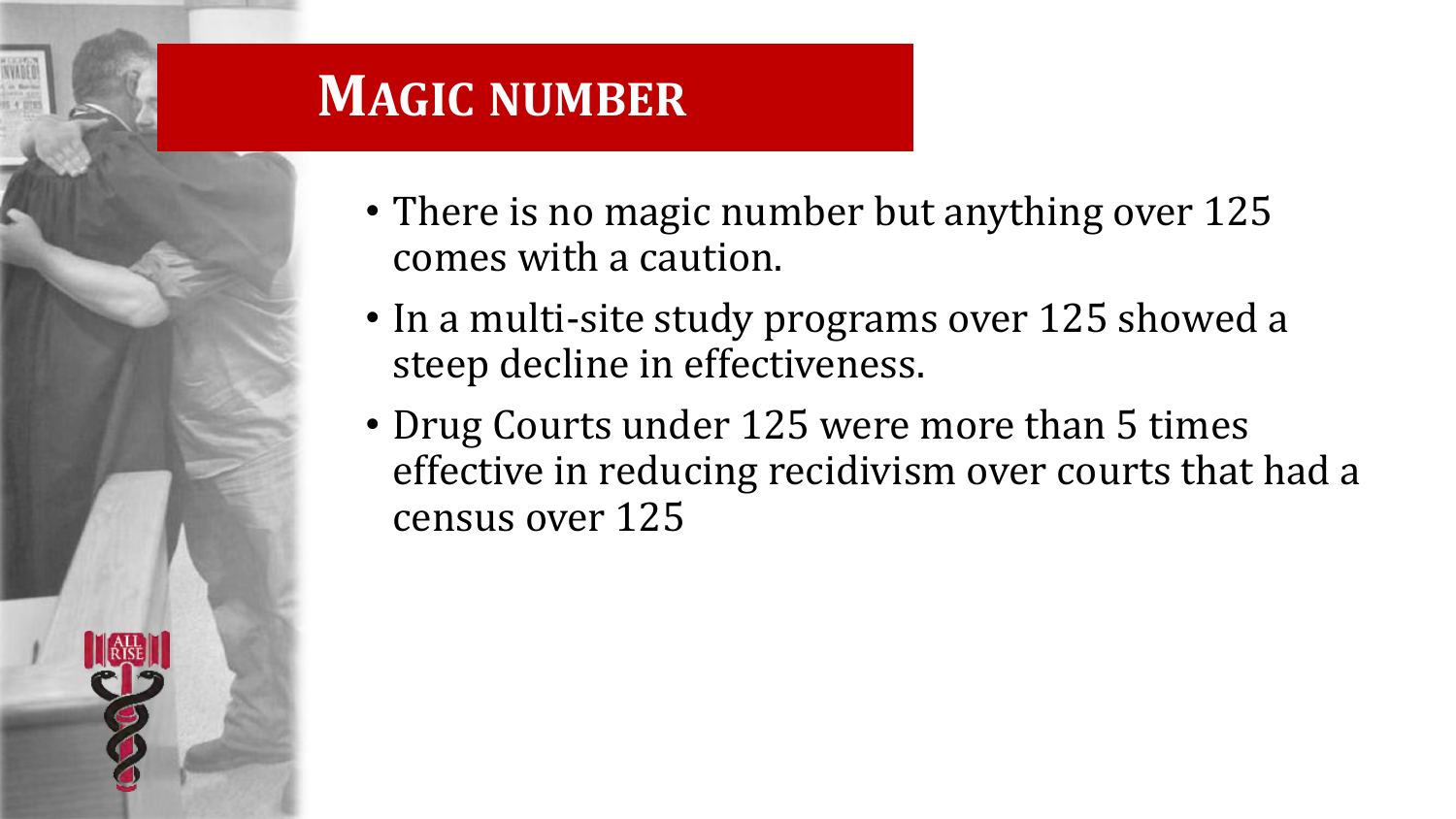#### **WHY DOES THAT HAPPENS?**

- Drift from best standards
- Judges spent half as much time with participants
- Team members were less likely to attend pre-court staffing
- Treatment and law enforcement were less likely to attend status hearing
- Drug and alcohol testing occurred less frequently

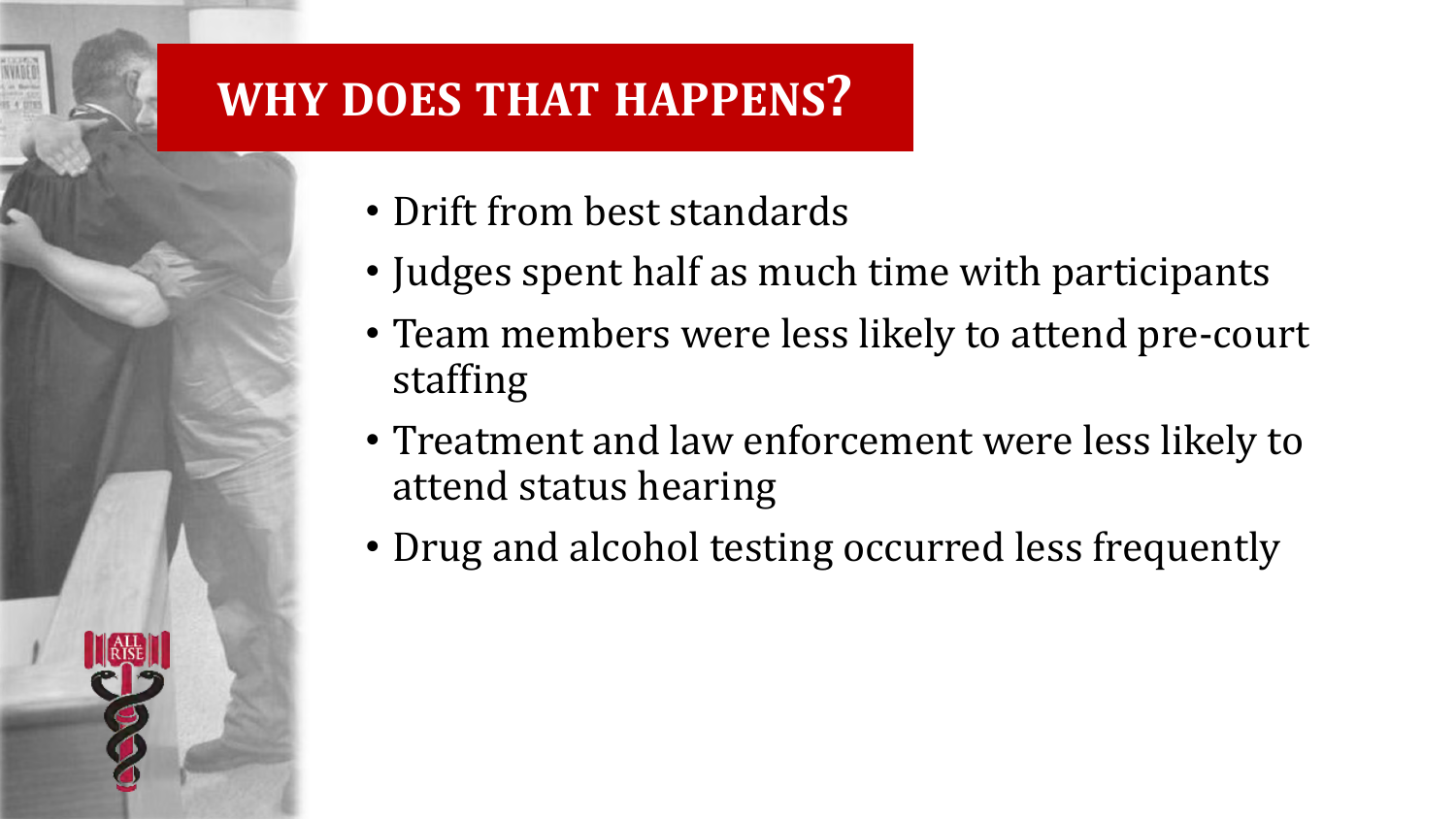#### **WHY DOES THAT HAPPEN?**

- Treatment agencies were less likely to communicate with the court about participant performance via email or other electronic means
- Participants were treated by a large number of treatment agencies with divergent practices and expectations
- Team members were less likely to receive training on Drug Court best practices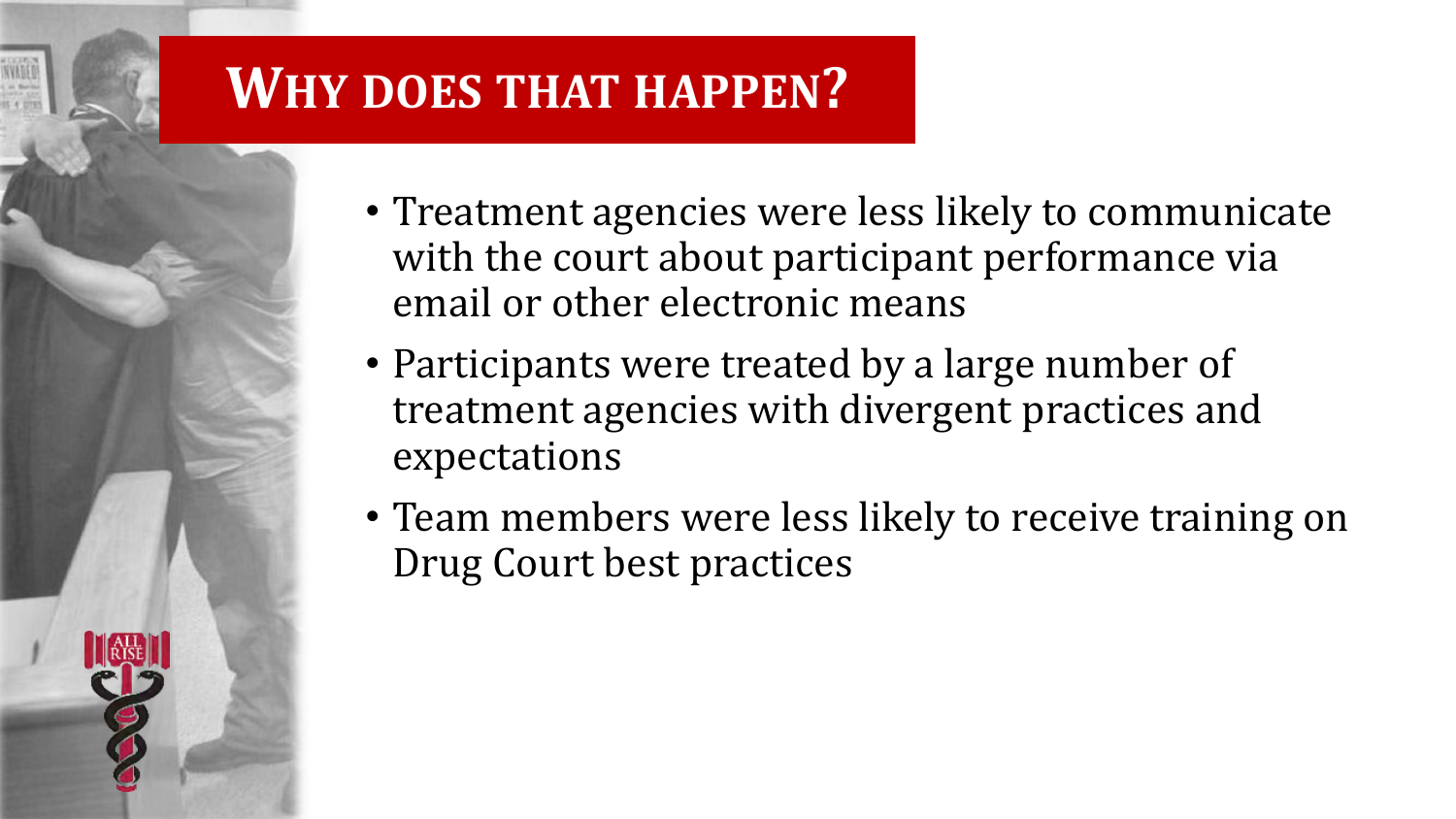#### **UPON REACHING 125**

- Trigger a careful reexamination of adherence to best practices
- Monitor to make sure Judge is spending an average of 3 minutes per participant
- Drug and alcohol testing is performed randomly at least two times weekly
- All team members attend both staffing and court
- All team members are receiving training on best practices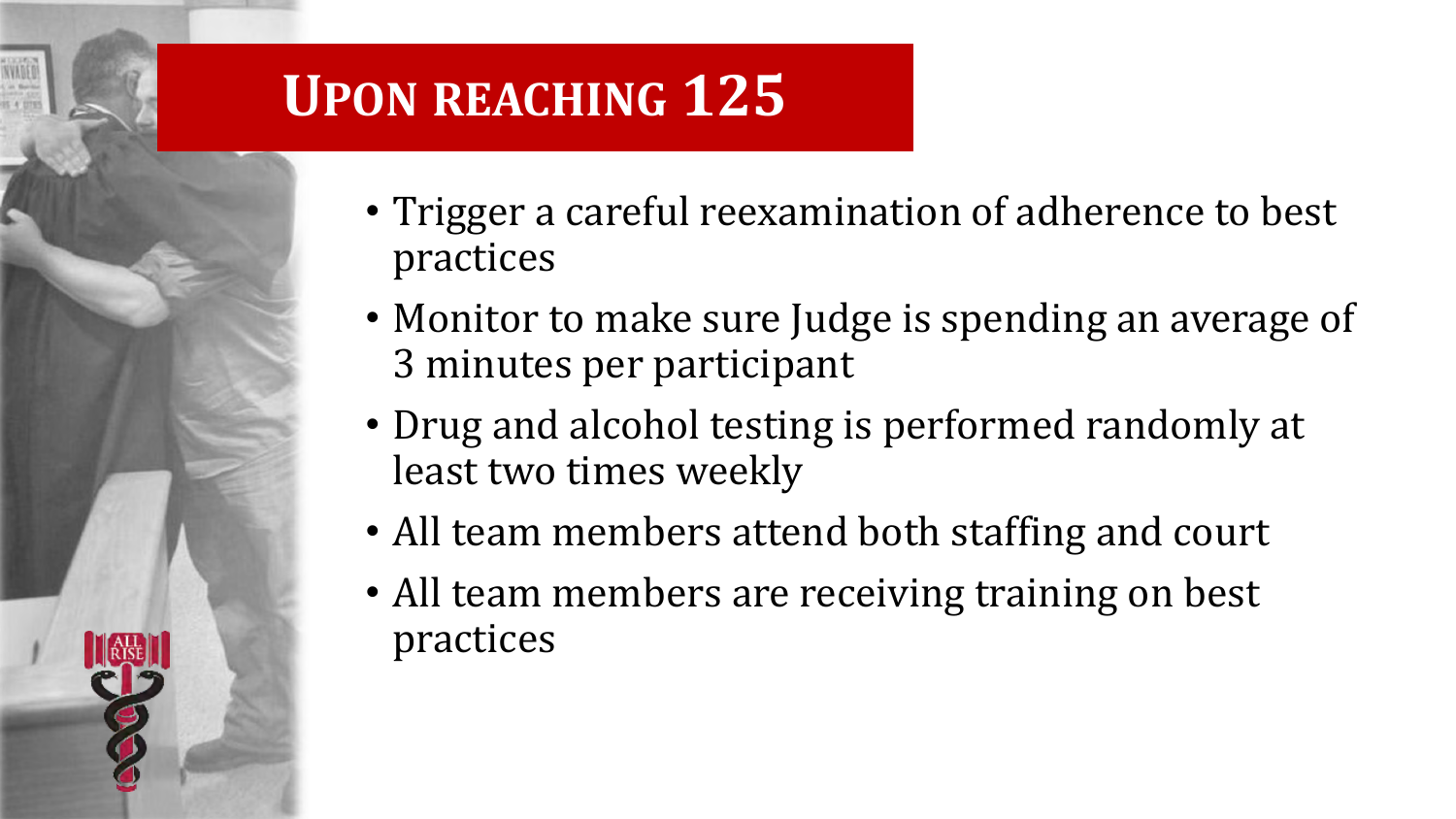#### **REMEDIAL ACTION PLAN**

- Hire more staff
- Schedule status hearing on more days of the week
- Purchase more drug and alcohol test
- Look at what is off course and get back on track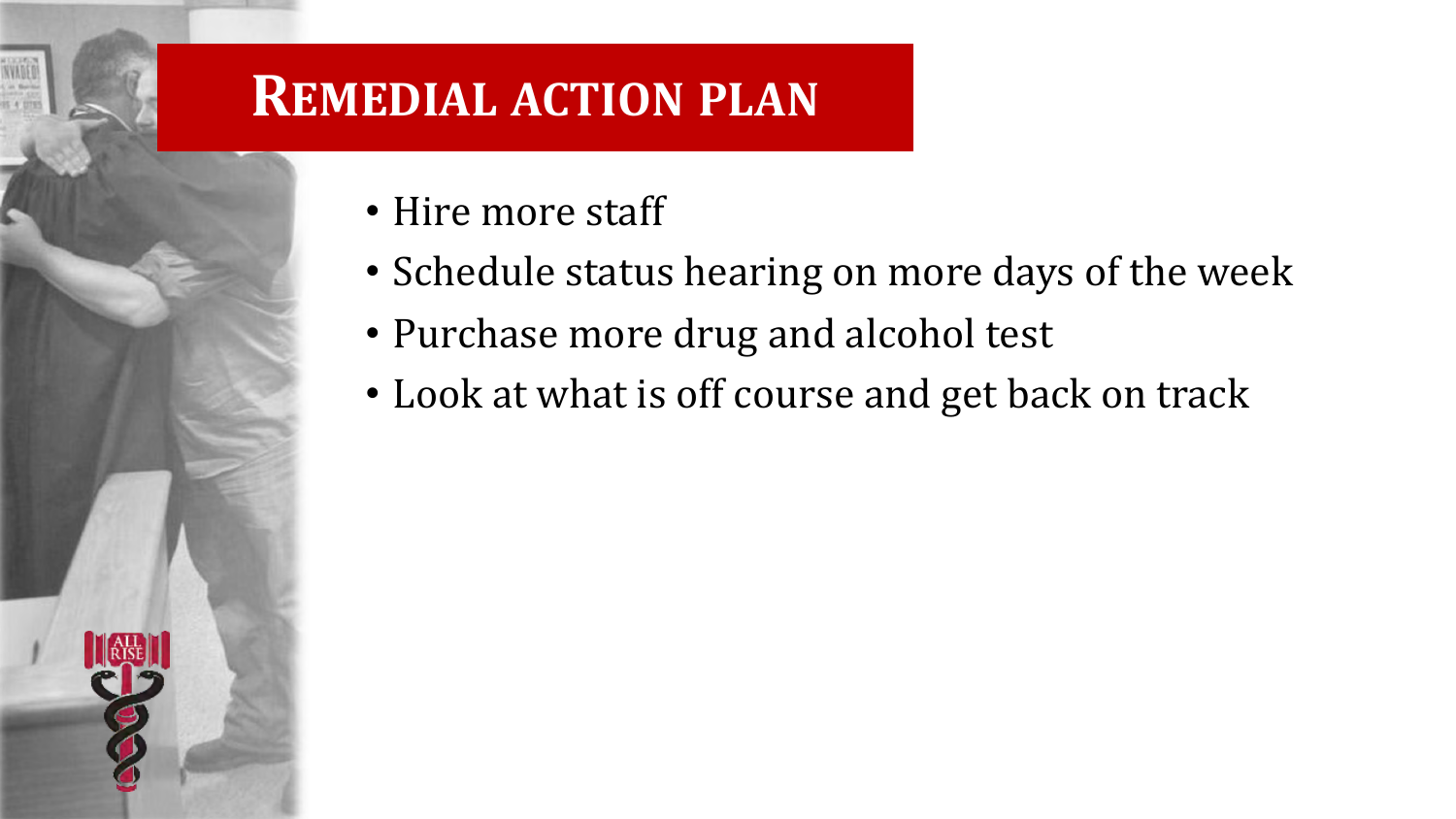

**NAD** 

Welcomes

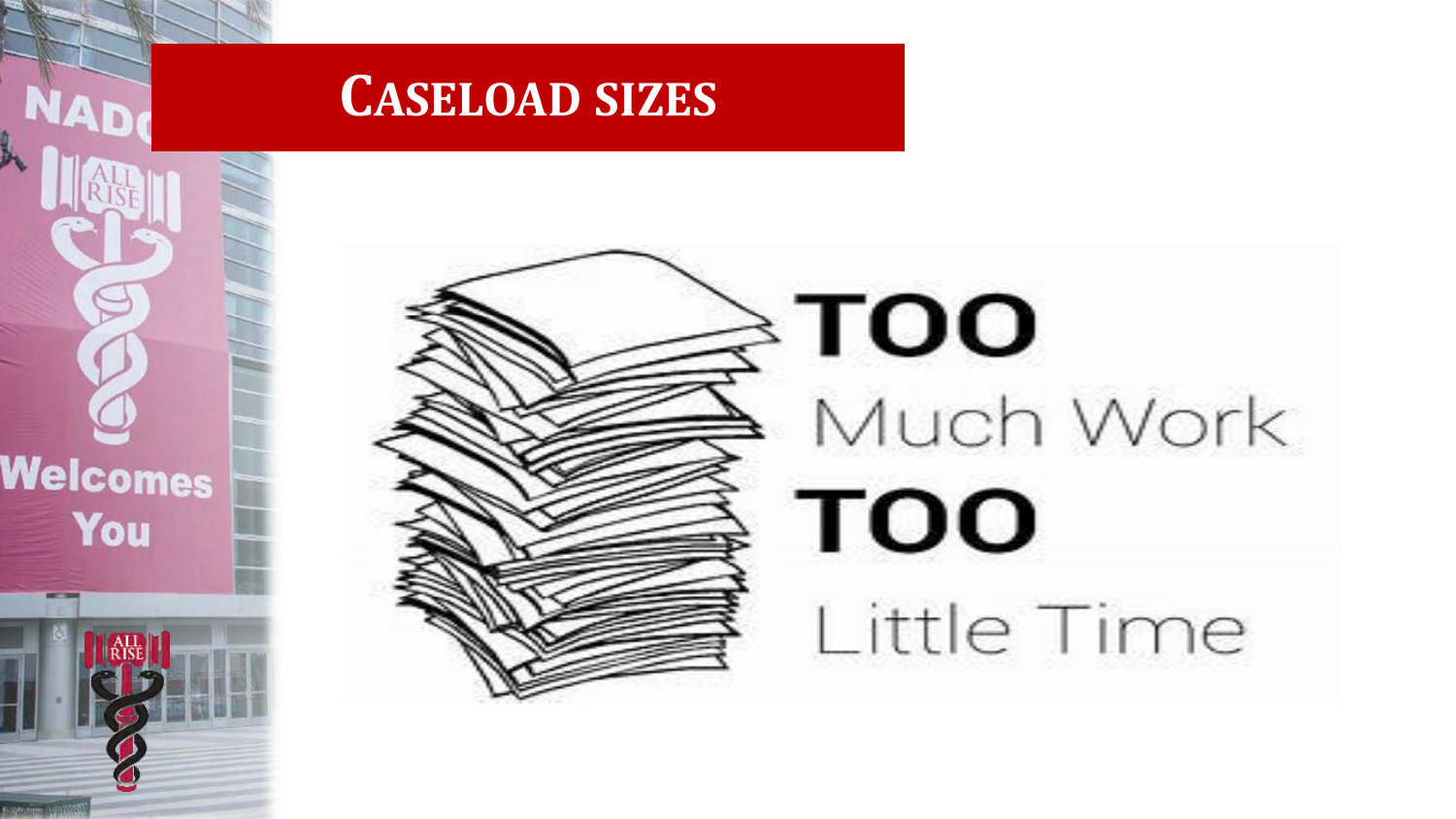#### **SUPERVISION CASELOADS**

Duties:

Welcomes

You

- Perform drug and alcohol testing
- Conducting home and employment visits
- Enforcing curfew and geographic restrictions
- Delivering cognitive-behavioral interventions
- Complete criminogenic risk assessments
- Develop case plans

Oher considerations-size of supervision area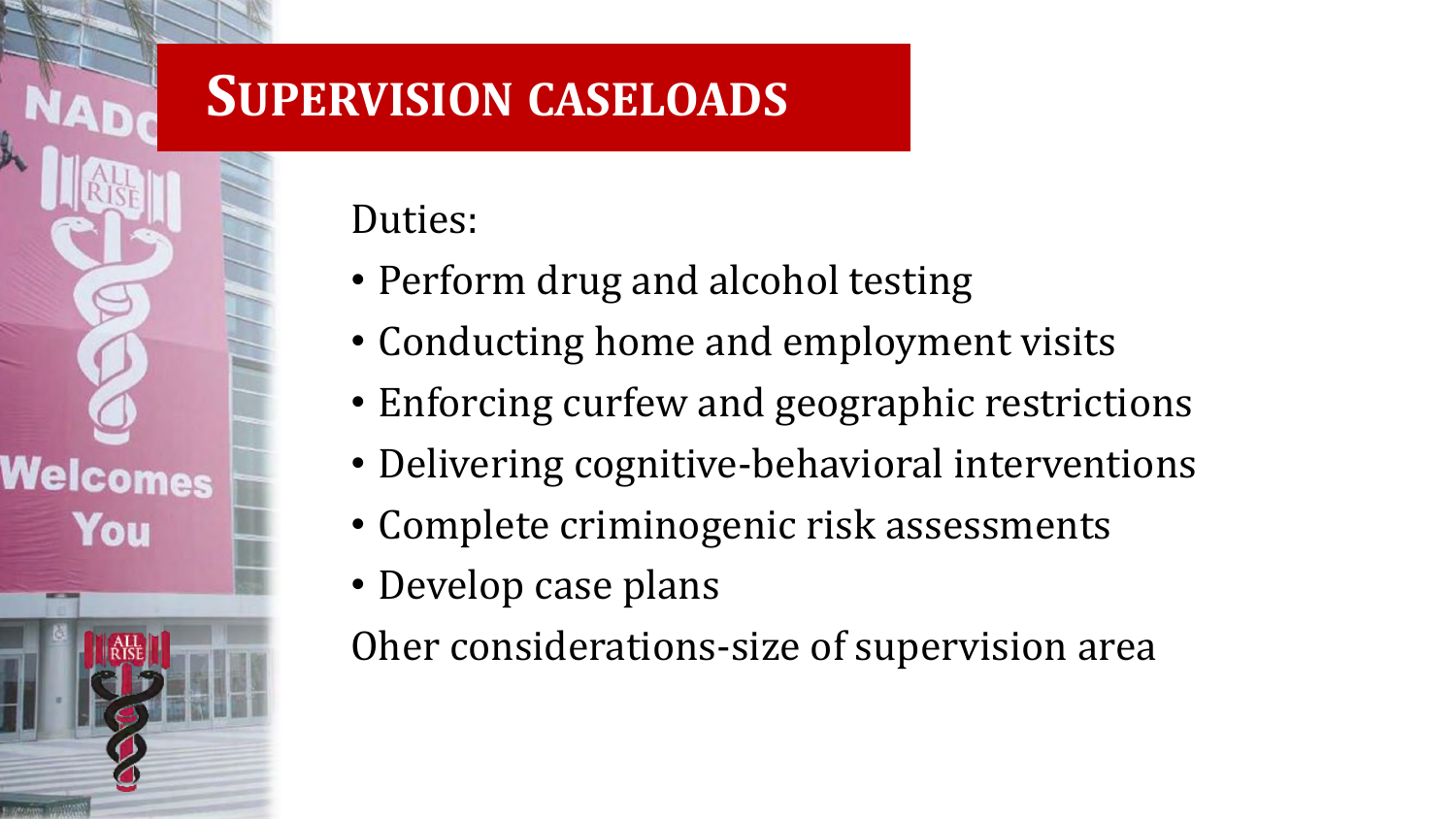#### **SO WHAT IS THE PERFECT CASELOAD SIZE**

Welcomes

- Supervision Officers in Drug Courts are unlikely to accomplish their court functions of monitoring participants accurately, applying effective behavioral consequences and sharing important compliance information with Drug Court team members if there caseload exceed 50:1.
- Studies suggest that long-term reductions in criminal recidivism are most likely to be achieved for high-risk and high-need participants when caseload stay at or below 30:1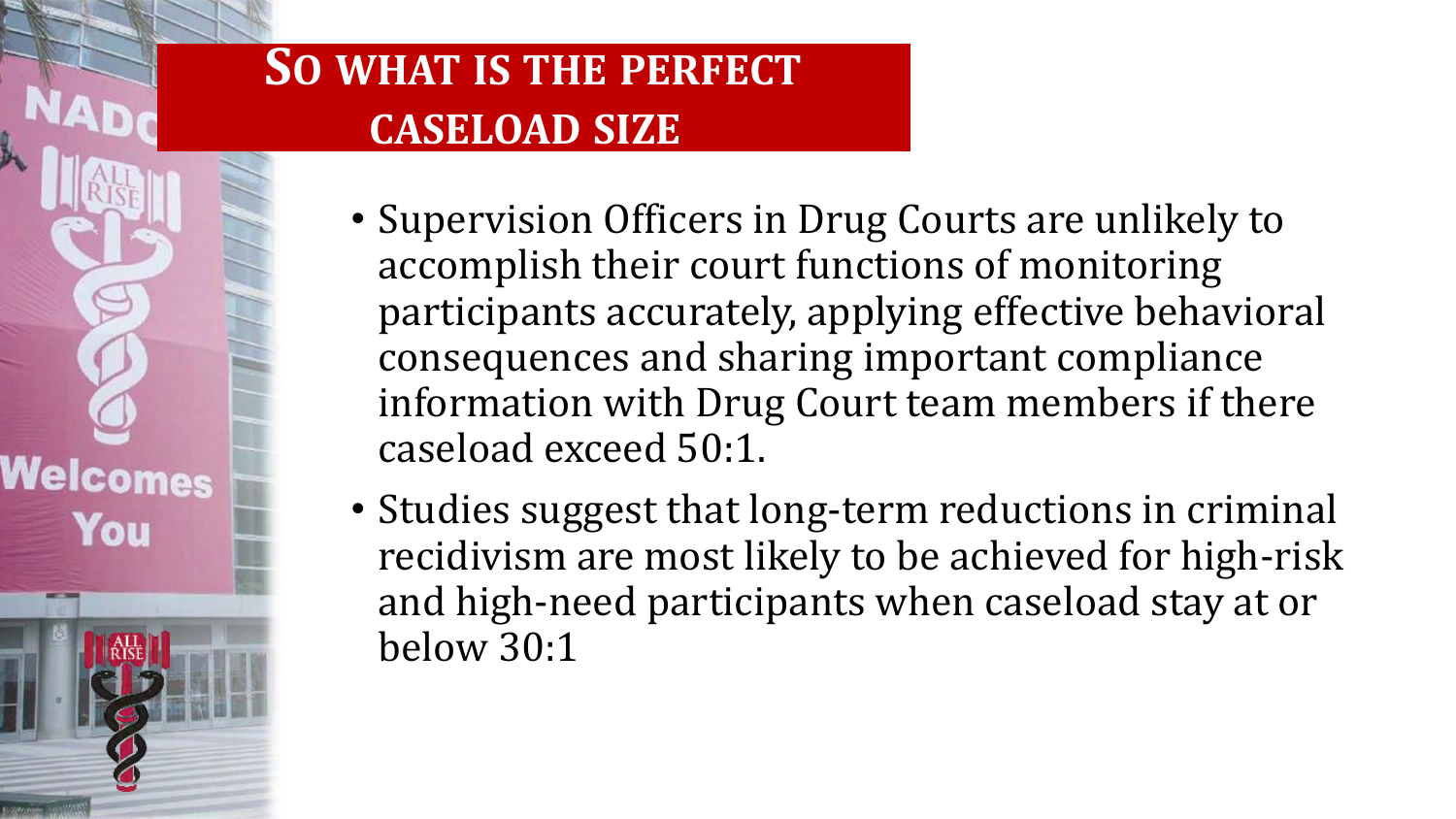#### **CONSIDERATIONS**

Welcomes You

- Quality of services and time needed to complete must be realistic.
- Extra duties of contributing critical observations and information during pre-court staff meetings and status hearings
- Optimal is primary assignment to Drug Court and is not burdened substantially with other professional obligations.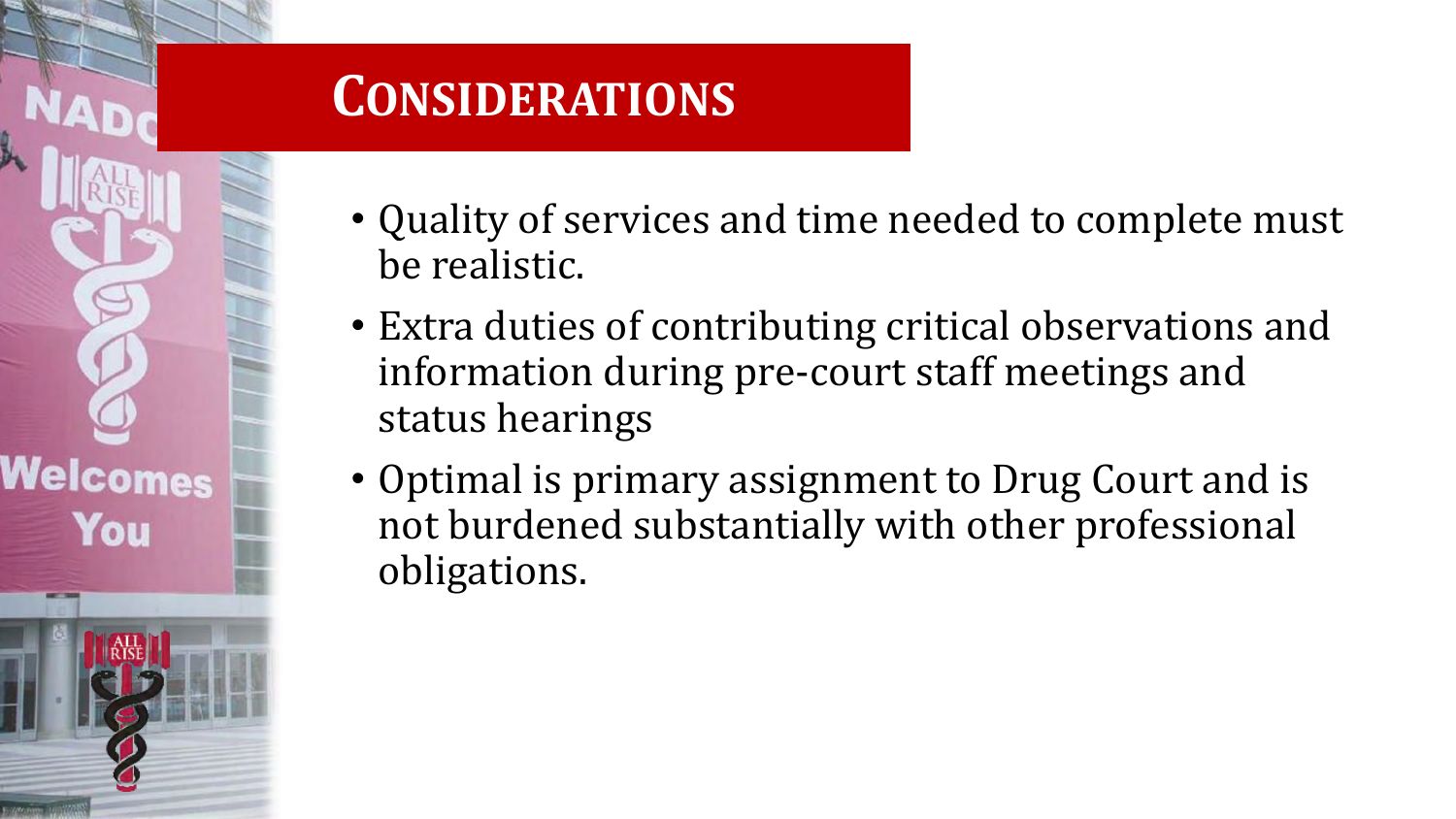#### **CLINICIAN CASELOAD**

Welcomes

You

• Substance Use Disorder Counselors, social workers, psychologist, or clinical case managers are typically responsible for assessing participant needs, delivering or overseeing the delivery of treatment services, charting treatment progress and reporting progress information to the Drug Court team.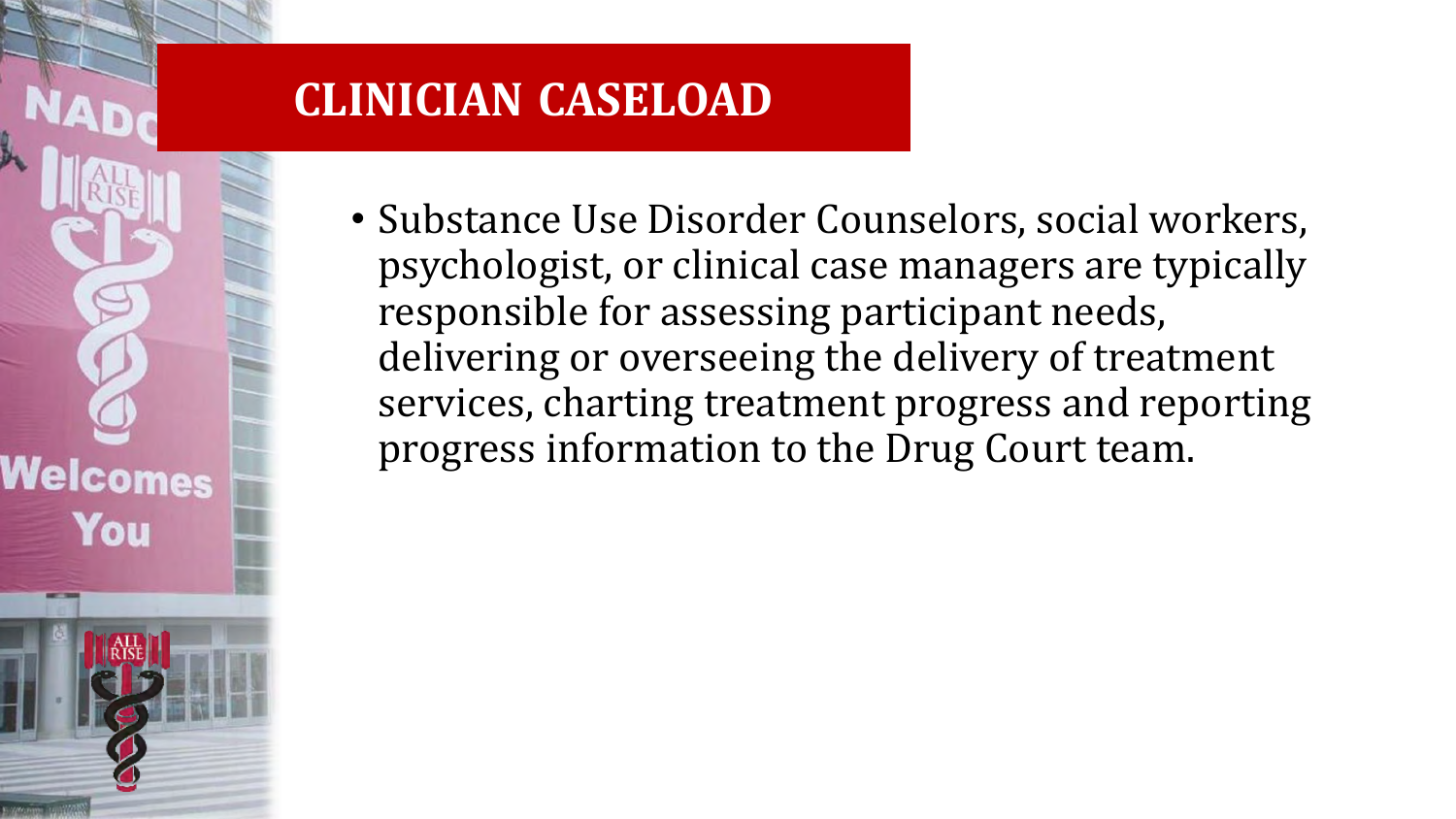# Welcomes You

#### **CLINICIAN ROLE**

- Clinical Case Manager
- Treatment Provider
- Combined Clinical Case Management and Treatment Provider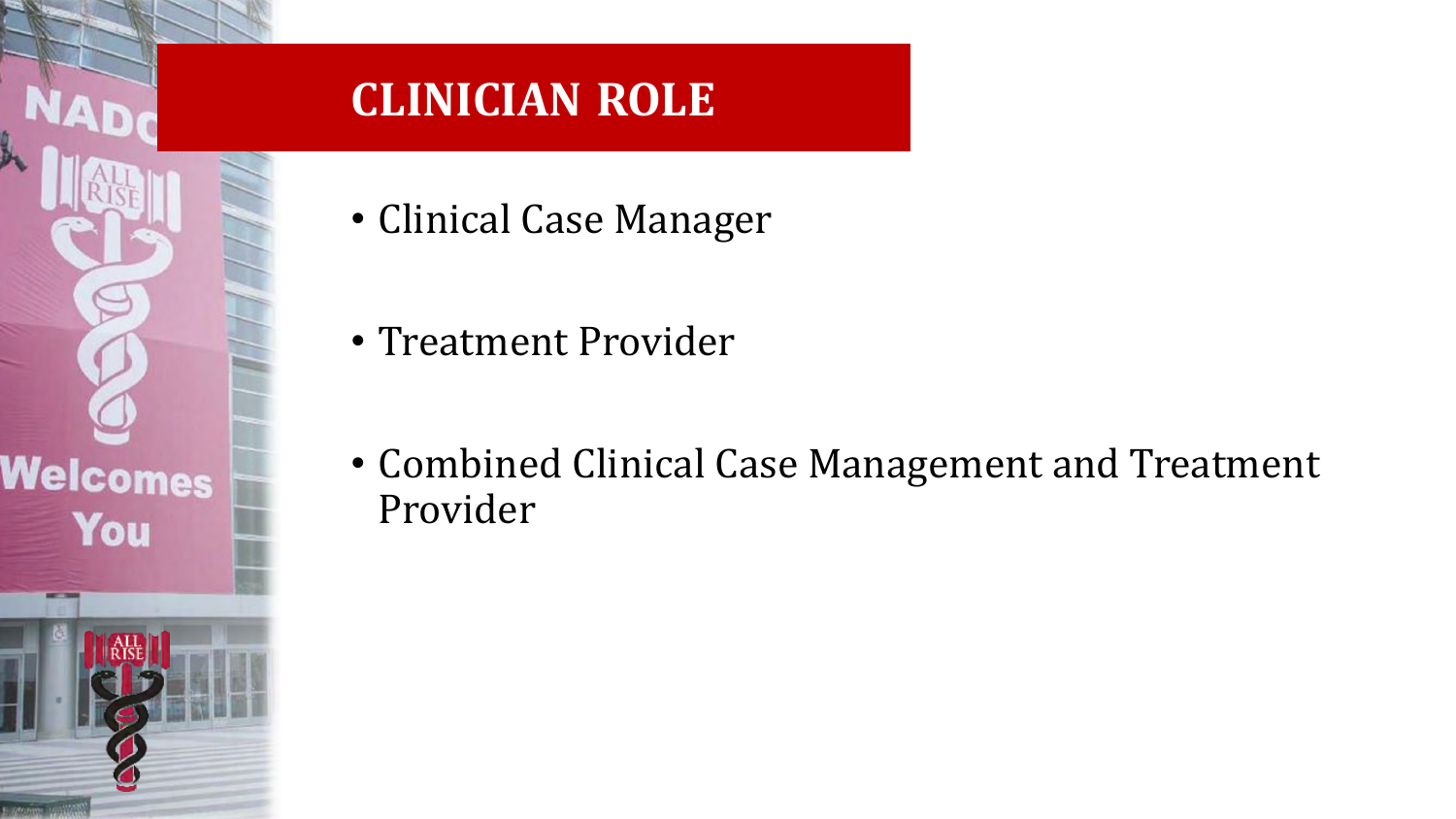#### **CASELOAD SIZE**

Welcomes

- Patients receive fewer services
- Patients are more likely to abuse illicit substances
- Clinicians are more likely to behave punitively toward patients
- Clinicians are more likely to report significant job burn out and dissatisfaction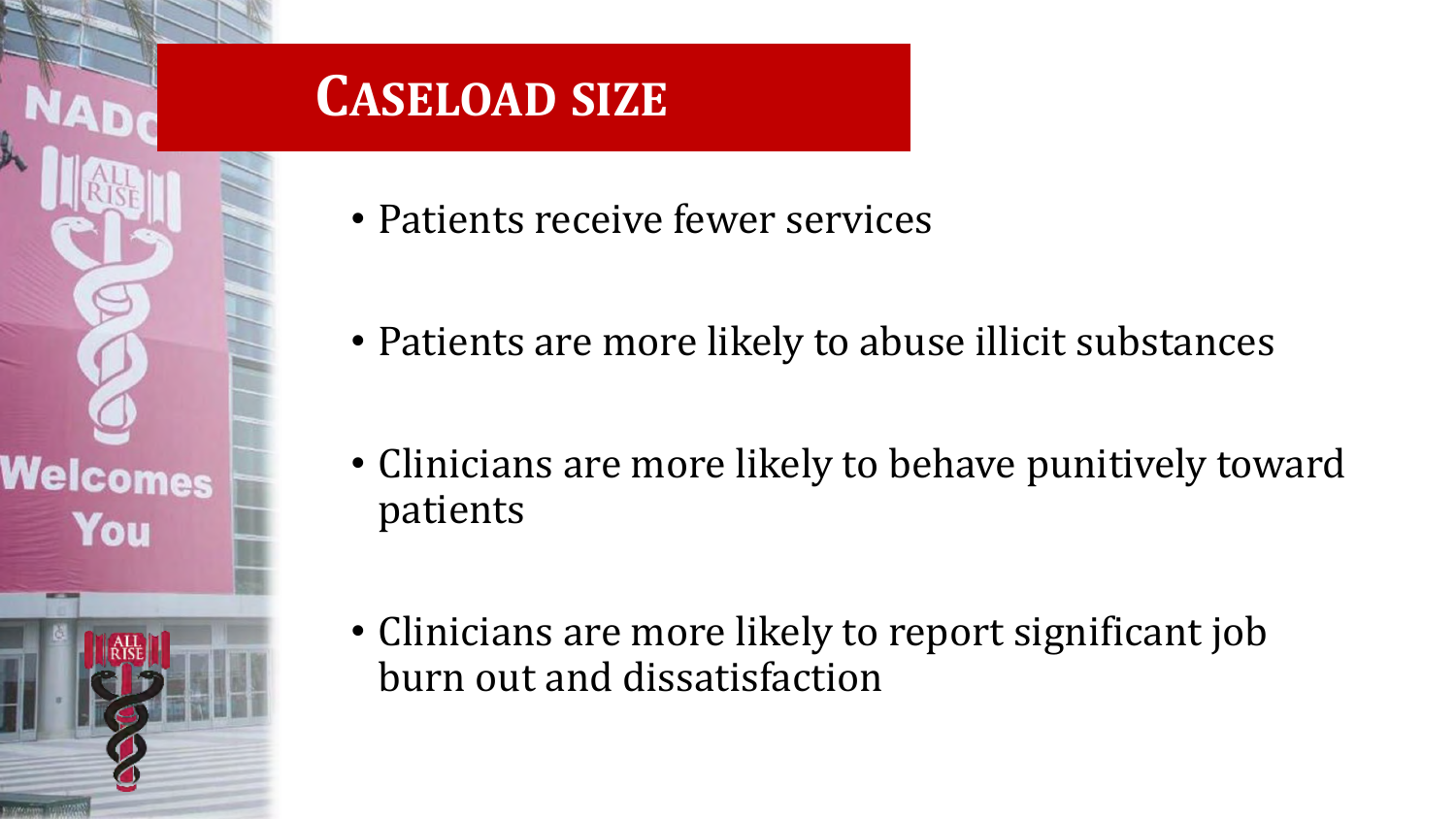#### **CASELOAD SIZES**

• Clinical Case Manager- 50:1 to 75:1

- Individual Therapy or counseling- 40:1 to 50:1
- Combination- 30:1

Welcomes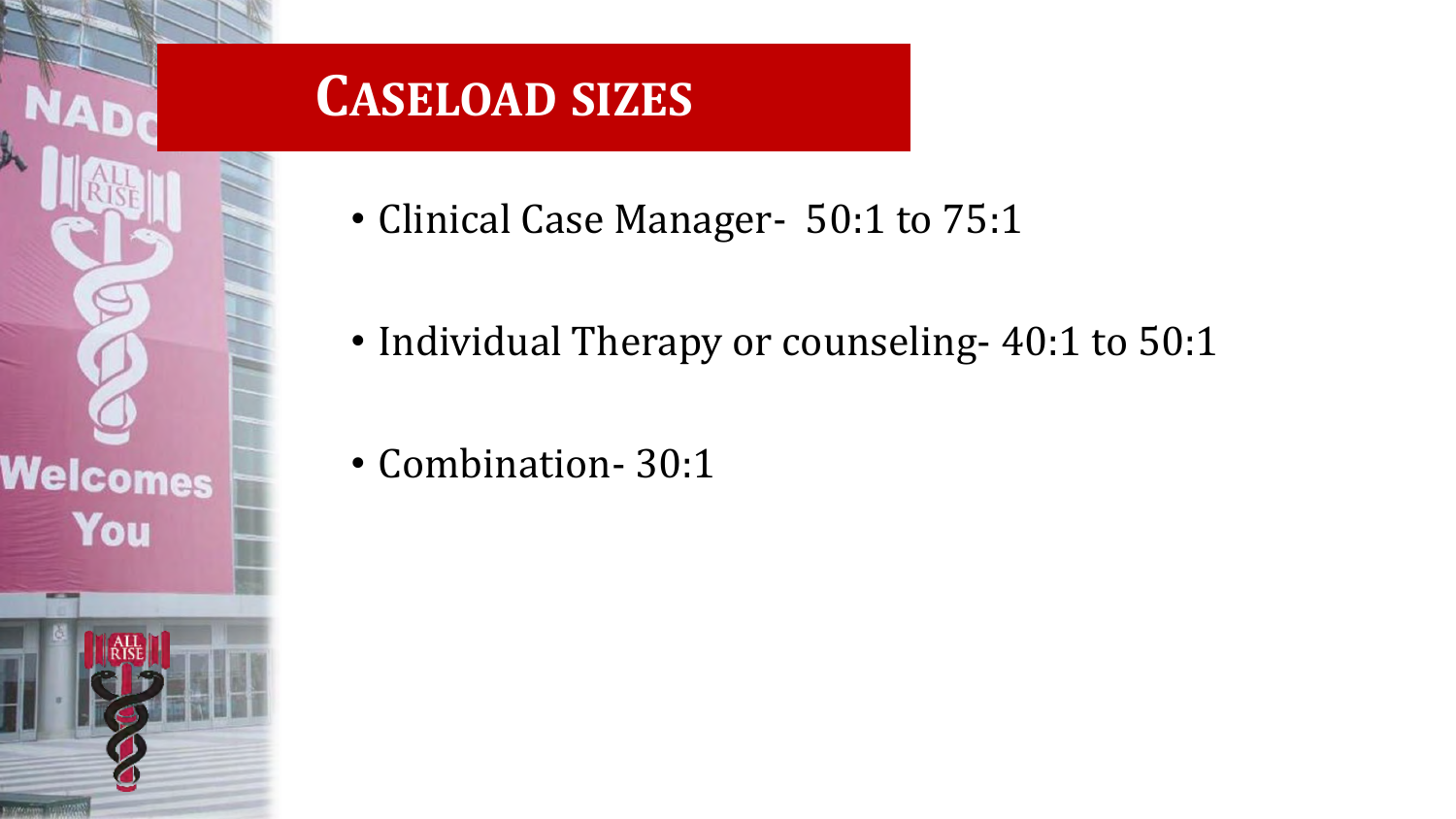# Welcomes You

#### • Must take a look at job duties/ expectations of both supervision officers and clinicians

**BOTTOM LINE**

- After consideration, determine the courts max capacity to serve our participants without watering down services.
- Too many, watered down and could be ineffective or cause harm
- Too few and not impacting recidivism and public safety